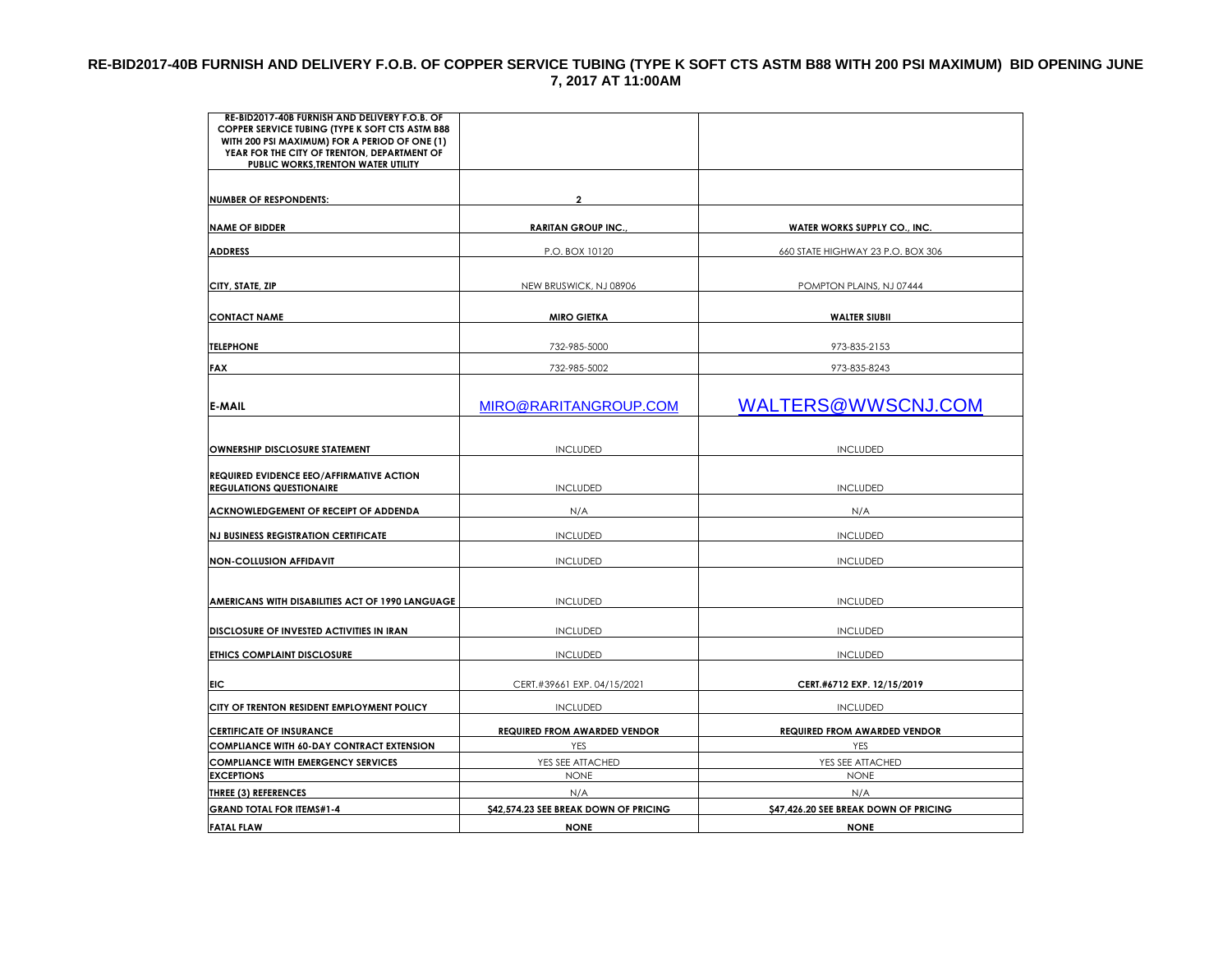

### **Trenton Water Works** Construction & Maintenance Office Fiscal Year 2018

## Copper Service Tubing Order - Specifications & Proposal Type "K" soft CTS Copper (ASTM B88) with 200 PSI maximum working pressure

## Specifications & Proposal

The undersigned proposes to furnished and deliver in requested quantities as needed (F.O.B. with price for goods including the delivery with no extra freight charge line item) to the Trenton Water Works Yard at 333 Courtland St, Trenton, NJ. All Copper Tubing shall conform to the Copper Development Association material specifications for coils of Type "K" soft CTS Copper (ASTM B88) with 200 PSI maximum working pressure as listed in the "The Copper Tube Handbook" of which some pertinent pages are attached.

| $\#$              | Material Description                                                                             | Unit | Qty | Unit<br>Price | <b>Total Price</b> |
|-------------------|--------------------------------------------------------------------------------------------------|------|-----|---------------|--------------------|
|                   | 3/4" CTS Type "K" soft Copper (ASTM B88) with 200 PSI<br>maximum working pressure (60 ft/roll)   | Roll | 200 | 171.75        | 34,350.00          |
| $\overline{2}$    | 1" CTS Type "K" soft Copper (ASTM B88) with 200 PSI<br>maximum working pressure (60 ft/roll)     | Roll | 14  | 223.50        | 3,129.00           |
|                   | 1-1/2" CTS Type "K" soft Copper (ASTM B88) with 200 PSI<br>maximum working pressure (60 ft/roll) | Roll |     | 350.84        | 2,455.88           |
|                   | 2" CTS Type "K" soft Copper (ASTM B88) with 200 PSI<br>maximum working pressure (40 ft/roll)     | Roll |     | 377.05        | 2,639.35           |
| Grand Total $\gg$ |                                                                                                  |      |     |               | \$42,574.23        |

Submitted by:

Raritan Group Inc.

(Company Name)

(Signature James Richardson

Printed Name)

Miro Gietka

(Person to Contact, Please Print)

732 985-5000

(Telephone)

- NOTE (1): Vendors bidding for materials shall take into consideration Municipal Bidding laws requiring one bid price for each item for the entire length of the contract.
- NOTE (2): The Contract shall be enforceable up to one year from the date of the Purchase Order.
- NOTE (3): As the Trenton Water Works Warehouse cannot store all materials that are in the contract, the Vendor shall deliver to the Trenton Water Works only those material quantities requested on an as needed basis in quantities of 12 rolls or less of any size. Delivery shall be within two business days when called before noon. Calling on a Monday before noon determines a Wednesday delivery. Thereafter the TWW shall pay for those quantities received after delivery by the Vendor (F.O.B.) with price for goods including any delivery charge in the unit price per roll.